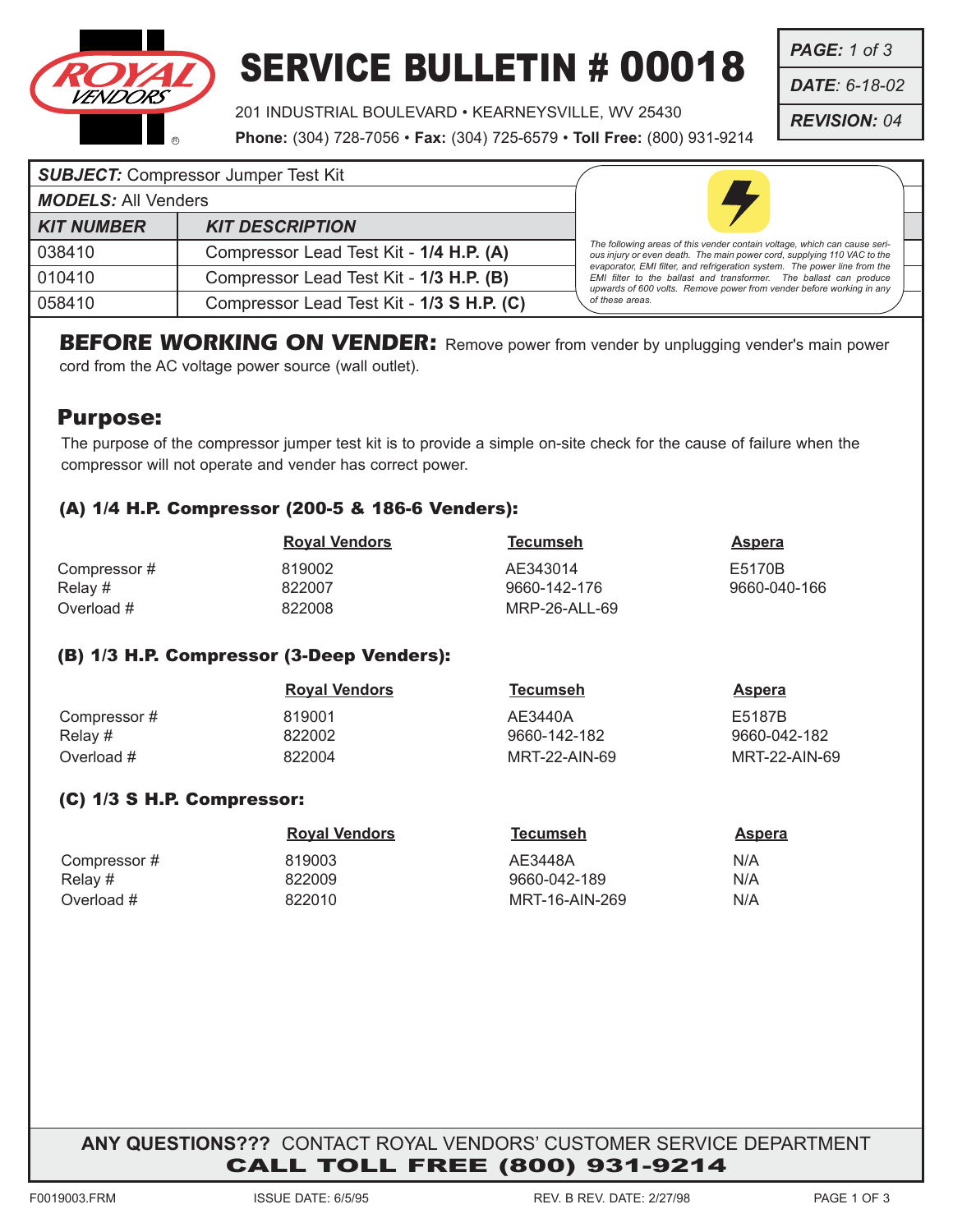

## SERVICE BULLETIN # 00018

*PAGE: 2 of 3*

*DATE: 6-18-02*

*REVISION: 04*

201 INDUSTRIAL BOULEVARD • KEARNEYSVILLE, WV 25430 **Phone:** (304) 728-7056 • **Fax:** (304) 725-4728 • **Toll Free:** (800) 931-9214